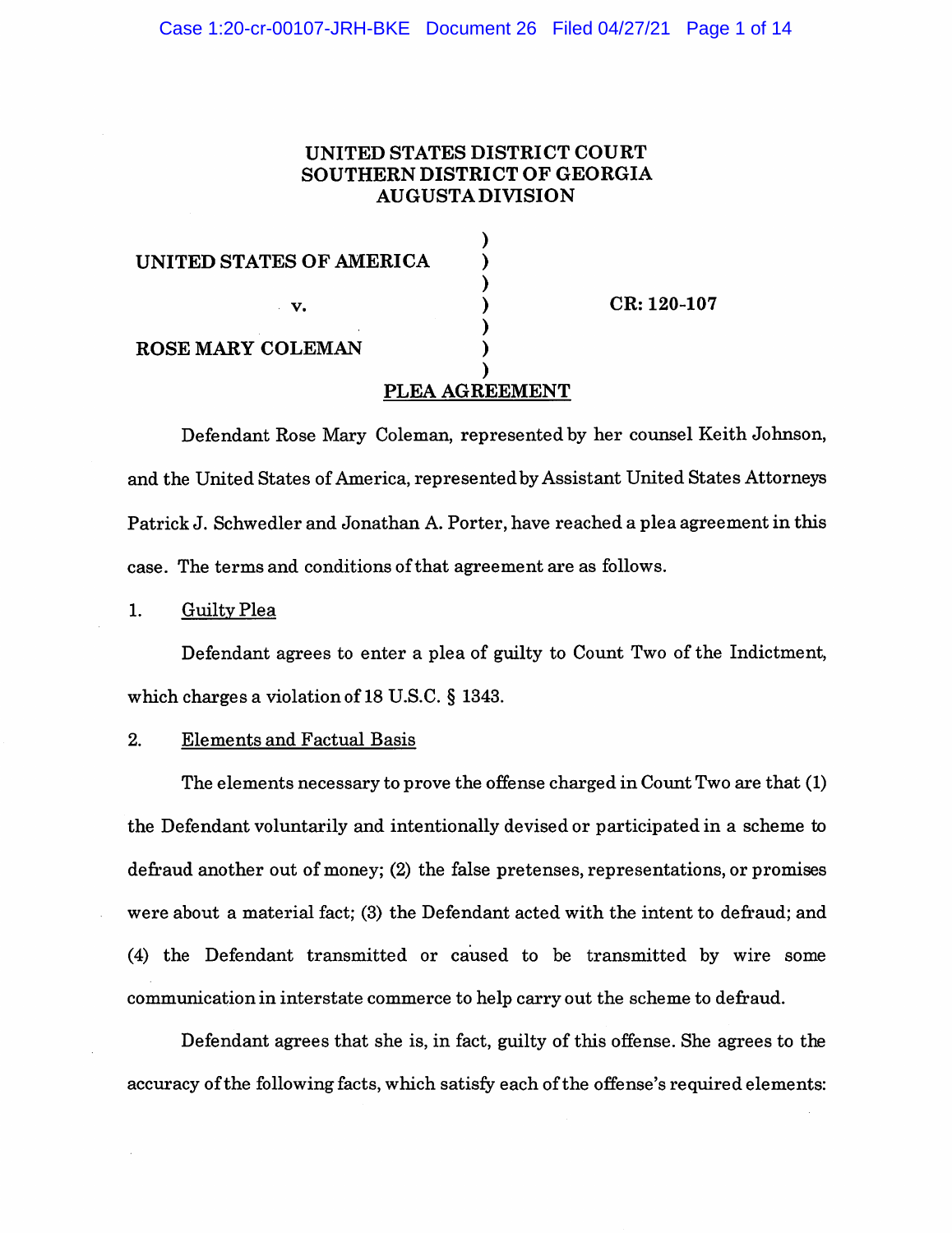### Case 1:20-cr-00107-JRH-BKE Document 26 Filed 04/27/21 Page 2 of 14

From in or around June 2020, and continuing until in or around September 2020, in the Southern District of Georgia, the defendant, Rose Mary Coleman, aided and abetted by others, known and unknown, did knowingly devise and intend to devise a scheme and artifice to defraud, and to obtain money and property, by means of materially false and fraudulent pretenses, representations, and promises, and for the purpose of executing the scheme and artifice and to obtain money and property, caused interstate communications to be made over the Internet, in furtherance of the scheme and artifice to defraud, in violation of Title 18, United States Code, Section 1343.

In furtherance of this scheme, and to effect the objects thereof, the Defendant committed the following overt acts:

- It was part of the scheme that Coleman, aided and abetted by others, known and unknown, unjustly enriched herself and others by obtaining EIDL proceeds under false and misleading pretenses including by making false statements about the number of individuals her company employed and her company's gross revenue.
- It was further part of the scheme that the Defendant, aided and abetted by others, known and unknown, submitted, or caused to be submitted, two SBA loan applications at https://covid19relief.sba.gov/#/ for the following business: On or about June 28, 2020, Coleman submitted, or caused to be submitted, an electronic application for an EIDL from the SBA ("EIDL Application -8696") for a business called "ROSE MARY COLEMAN." In

 $\overline{2}$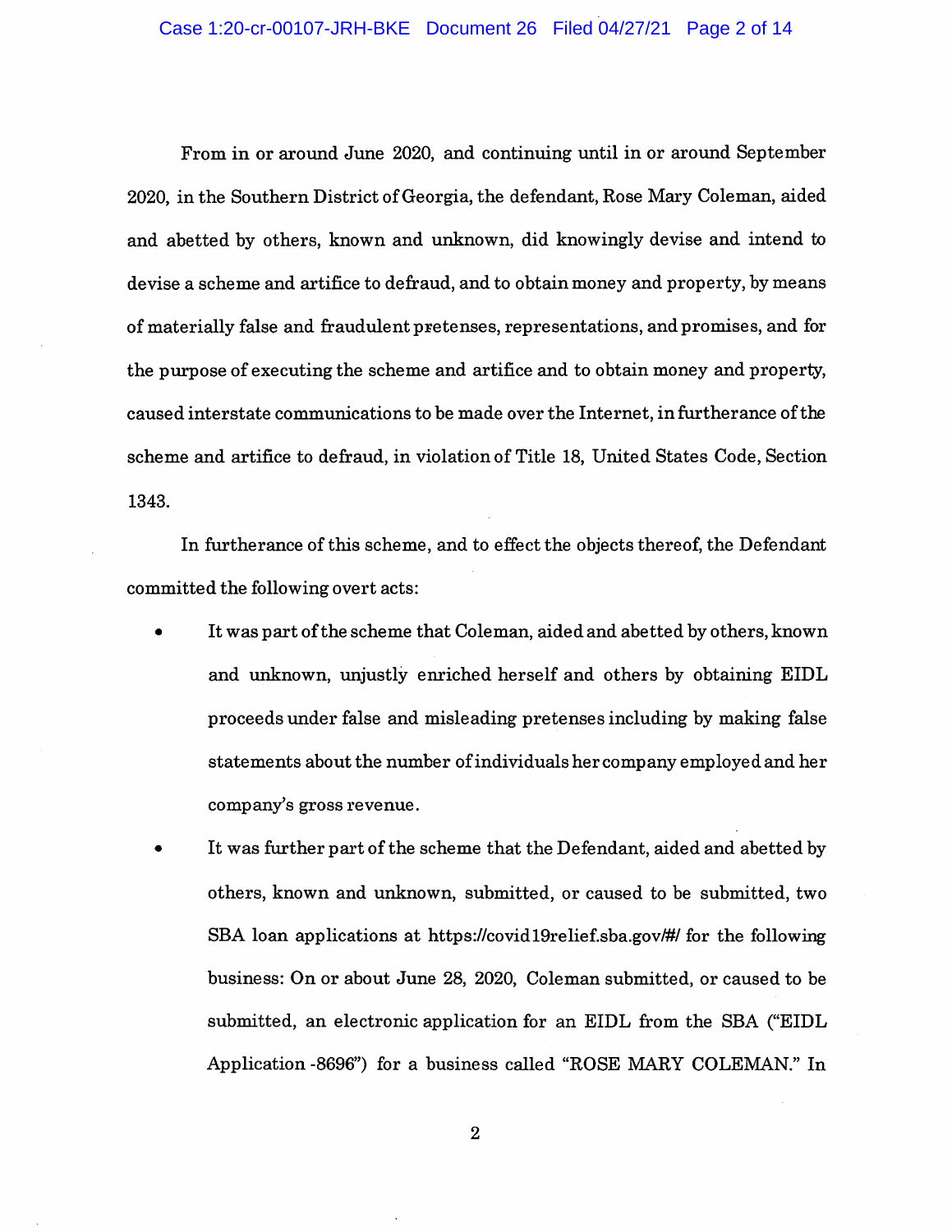connection with EIDL Application -8696, Coleman falsely affirmed, among other information, that her business had 10 employees and that in the twelve months prior to the disaster the business had \$23,500 in gross revenue. Coleman listed her home address in Augusta, Georgia as the business's address.

- On or about July 30, 2020, in reliance on Coleman's false representations in "EIDL Application -8696" on behalf of her business, "ROSE MARY COLEMAN," the SBA deposited money into a bank account in Coleman's name at "Bank 1."
- On or about June 28, 2020, in the Southern District of Georgia, the Defendant, Rose Mary Coleman, aided and abetted by others, known and unknown, for the purpose of executing the scheme and artifice described above, and attempting to do so, caused to be transmitted by means of wire communication from the Southern District of Georgia to a location outside the state of Georgia signals and sounds constituting an online submission of EIDL Application-8696 on behalf of business ROSE MARY COLEMAN.

All in violation of Title 18, United States Code, Sections 1343 and 2.

# 3. Possible Sentence

Defendant's guilty plea will subject her to the following maximum possible sentence: 20 years' imprisonment, 3 years' supervised release, a \$250,000 fine, such restitution as may be ordered by the Court, and forfeiture of all forfeitable assets. The Court additionally must impose a \$100 special assessment per count of conviction.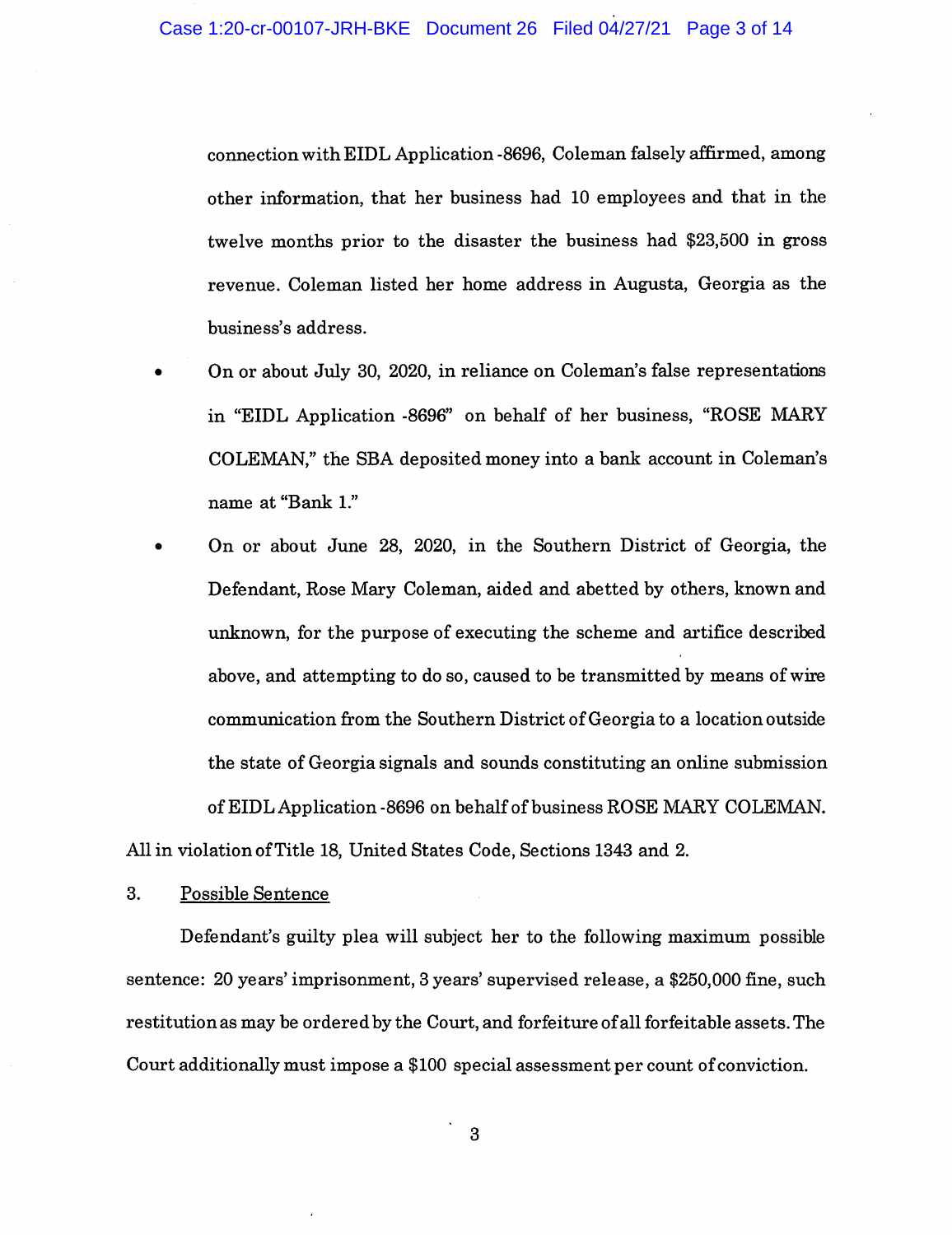#### 4. No Promised Sentence

No one has promised Defendant that the Court will impose any particular sentence or a sentence within any particular range. The Court is not bound by any estimate of sentence given or recommendations made by Defendant's counsel, the government, the U.S. Probation Office, or anyone else. The Court may impose a sentence up to the statutory maximum. Defendant will not be allowed to withdraw her plea of guilty if she receives a more severe sentence than she expects.

#### 5. Court's Use of Sentencing Guidelines

The Court is obligated to use the United States Sentencing Guidelines to calculate the applicable guideline range for Defendant's offense. The Sentencing Guidelines are advisory; the Court is not required to impose a sentence within the range those Guidelines suggest. The Court will consider that range, possible departures under the Sentencing Guidelines, and other sentencing factors under 18 U.S.C. § 3553(a), in determining the Defendant's sentence. The Sentencing Guidelines are based on all of Defendant's relevant conduct, pursuant to U.S.S.G.  $\S$ 1B1.3, not just the conduct underlying the particular Count or Counts to which Defendant is pleading guilty.

# 6. Agreements Regarding Sentencing Guidelines

### a. Use of Information

Nothing in this agreement precludes the government from providing full and accurate information to the Court and U.S. Probation Office for use in calculating the applicable Sentencing Guidelines range.

 $\overline{4}$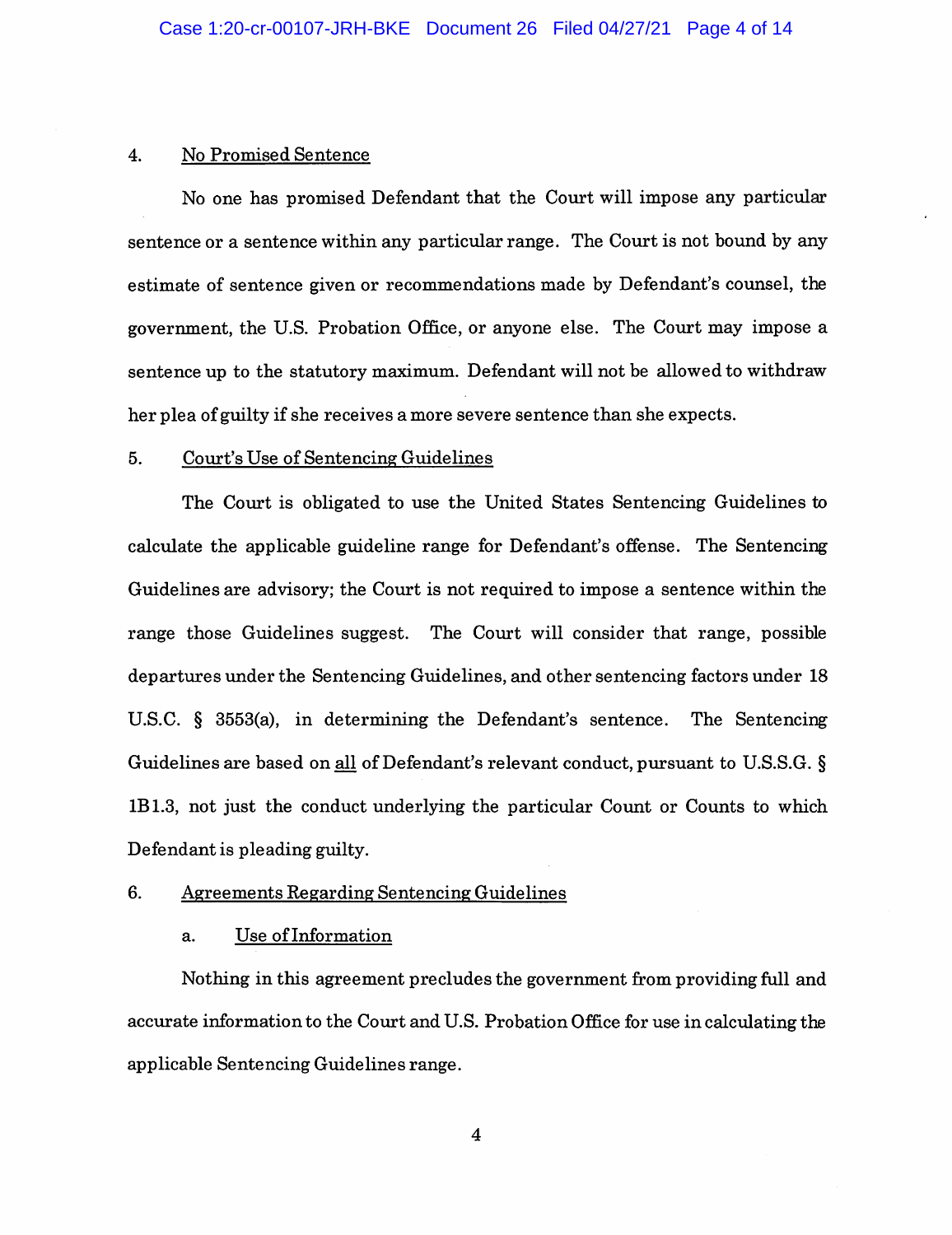#### b. Acceptance of Responsibility

If the Court determines that Defendant qualifies for an adjustment under U.S.S.G. § 3E1.1(a), and the offense level prior to operation of § 3E1.1(a) is 16 or greater, the government will move for an additional one-level reduction in offense level pursuant to Section 3E 1.1(b) based on Defendant's timely notification of her intention to enter a guilty plea.

#### c. Amount of Loss

The government and Defendant agree to recommend to the U.S. Probation Office and the Court at sentencing that the amount of loss, for purposes of Section 2B1.1 of the Sentencing Guidelines, is more than \$6,500 and less than \$15,000.

### 7. Dismissal of Other Counts

At sentencing, the government will move to dismiss any other Counts of the Indictment that remain pending against Defendant.

#### 8. Cooperation

#### a. Complete and Truthful Cooperation Required

Defendant must provide full, complete, candid, and truthful cooperation in the investigation and prosecution of the offenses charged in her Indictment and any related offenses. Defendant shall fully and truthfully disclose her knowledge of those offenses and shall fully and truthfully answer any question put to her by law enforcement officers about those offenses.

This agreement does not require Defendant to "make a case" against any particular person. Her benefits under this agreement are conditioned only on her

 $\overline{5}$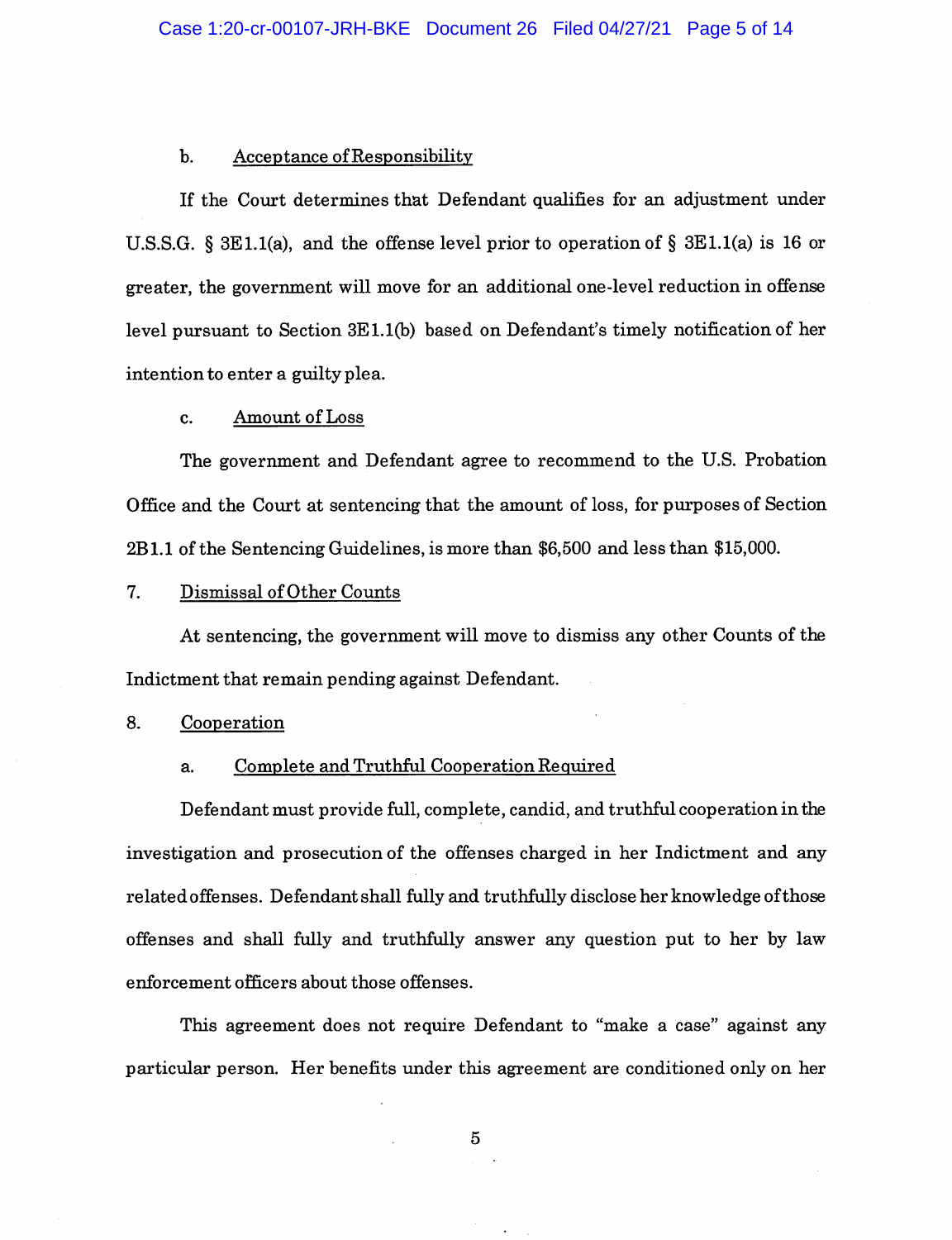cooperation and truthfulness, not on the outcome of any trial, grand jury, or other proceeding,

### b. Motion for Reduction in Sentence Based on Cooperation

The government, in its sole discretion, will decide whether Defendant's cooperation qualifies as "substantial assistance" pursuant to U.S.S.G.  $\S$  5K1.1 or Fed. R. Crim. P. 35 and thereby warrants the filing of a motion for downward departure or reduction in Defendant's sentence. If such a motion is filed, the Court, in its sole discretion, will decide whether, and to what extent, Defendant's sentence should be reduced. The Court is not required to accept any recommendation by the government that the Defendant's sentence be reduced.

# 9. Forfeiture

a. Defendant agrees to forfeit her interest in any property constituting, or derived from, any proceeds obtained, directly or indirectly, as a result of the Title 21 offense to which she has agreed to plead guilty, and any property used, or intended to be used, in any manner or part, to commit, or facilitate the commission of that offense (collectively, the "Subject Property").

b. Defendant waives and abandons all right, title, and interest in the Subject Property. Defendant agrees to take all steps requested by the government to facilitate transfer of title of the Subject Property to the government. Defendant further agrees not to file any claim, answer, or petition for remission or mitigation in any administrative or judicial proceeding pertaining to the Subject Property. If any such document has already been filed. Defendant hereby withdraws that filing.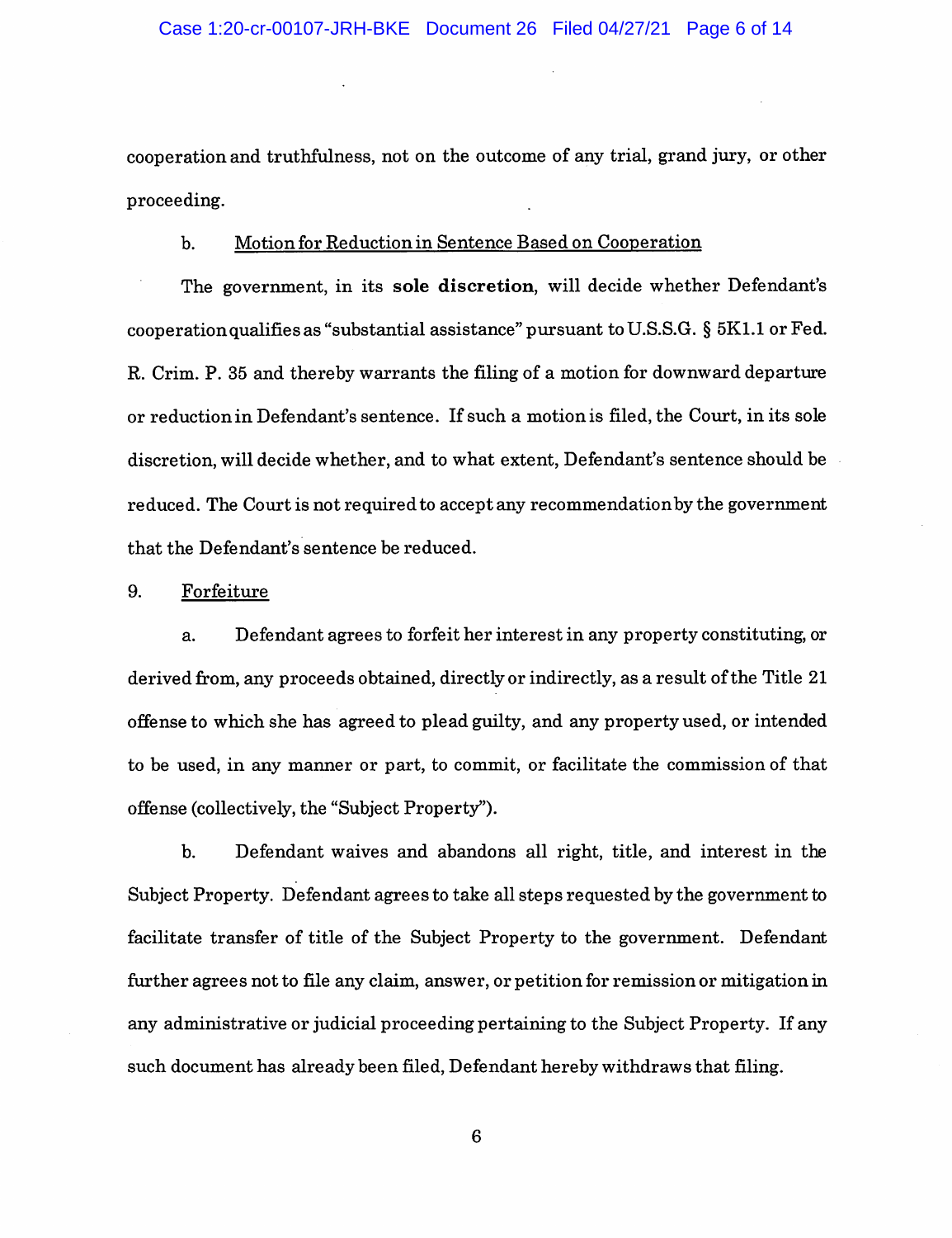### Case 1:20-cr-00107-JRH-BKE Document 26 Filed 04/27/21 Page 7 of 14

c. Defendant agrees to hold the government and its agents and employees harmless from any claims made in connection with the seizure, forfeiture, or disposal of property connected to this case. Defendant further agrees to waive the requirements of the Federal Rules of Criminal Procedure 32.2 and 43(a) regarding notice of the forfeiture in the charging instrument, announcement of the forfeiture at sentencing, and incorporation of the forfeiture in the judgment.

d. Defendant waives and abandons her interest in any other property that may have been seized in connection with this case. Additionally, Defendant waives any and all challenges on any grounds to the seizure, forfeiture, and disposal of any property seized in connection with this case. Defendant specifically agrees to waive any challenges arising under the Double Jeopardy Clause of the Fifth Amendment and the Excessive Fines Clause of the Eighth Amendment.

## 10. Financial Obligations and Agreements

#### a. Restitution

The amount of restitution ordered by the Court shall include restitution for the full loss caused by Defendant's total criminal conduct. Restitution is not limited to the specific counts to which Defendant is pleading guilty. Any restitution judgment is intended to and will survive Defendant, notwithstanding the abatement of any underlying criminal conviction.

# b. Special Assessment

 $\overline{7}$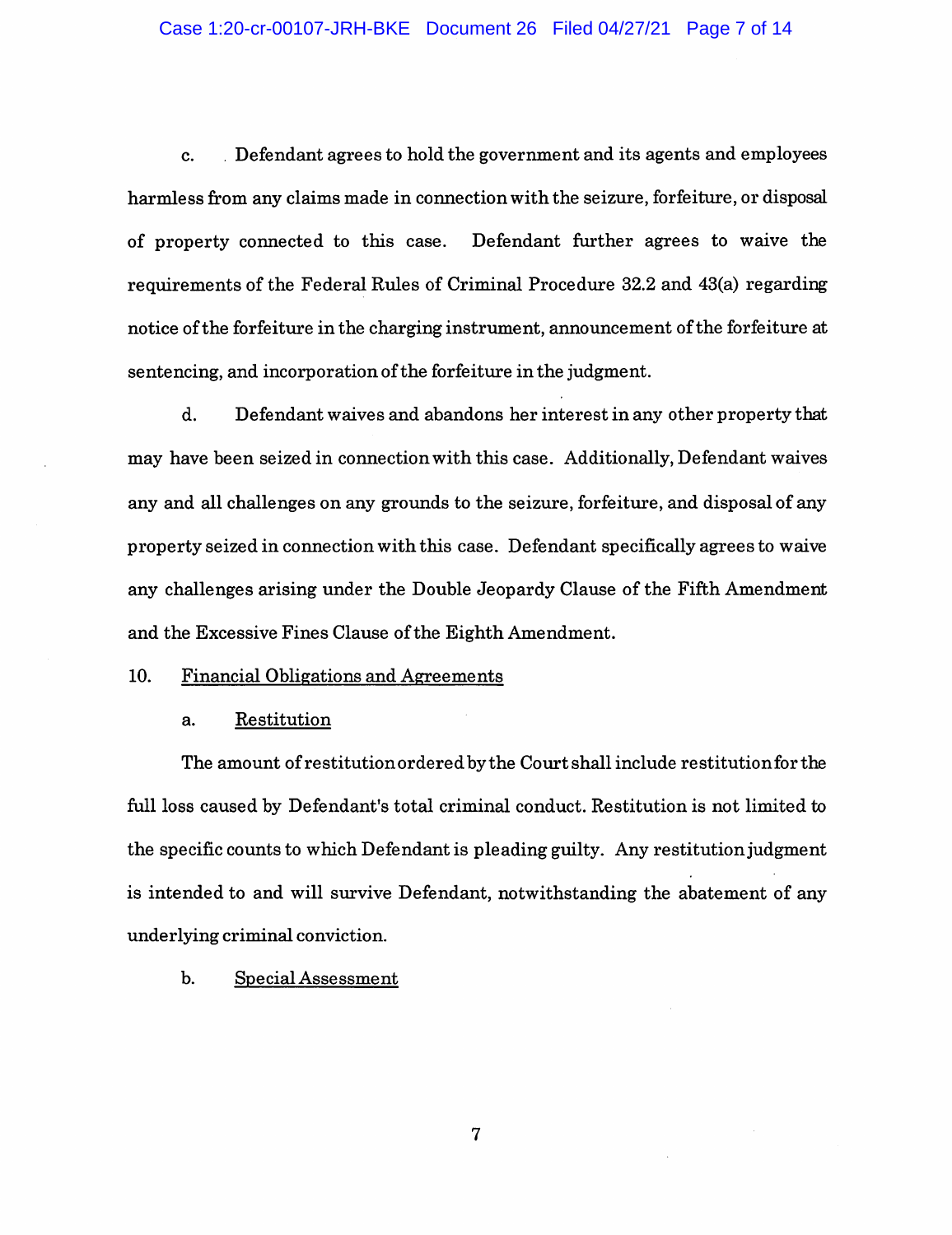Defendant agrees to pay a special assessment in the amount of \$100, payable to the Clerk of the United States District Court, which shall be due immediately at the time of sentencing.

#### c. Release of Appearance Bond

Defendant authorizes the Clerk of the United States District Court to release the funds posted as security for an appearance bond in this case to be applied to satisfy any of the financial obligations including forfeiture imposed by judgment of the Court in this case.

#### d. Required Financial Disclosures

By the date that Defendant enters a guilty plea. Defendant shall complete a financial disclosure form listing all her assets and financial interests, whether held directly or indirectly, solely or jointly, in her name or in the name of another. Defendant shall sign the financial disclosure form under penalty of perjury and provide that form to the Financial Litigation Unit of the United States Attorney's Office and to the United States Probation Office. Defendant authorizes the United States to obtain credit reports onDefendant and to share the contents of those reports with the Court and the United States Probation Office. Defendant also authorizes the United States Attorney's Office to inspect and copy all financial documents and information held by the United States Probation Office.

#### e. Financial Examination

Defendant will submit to an examination under oath on the issue of her financial disclosures and assets if deemed necessary by the United States. Such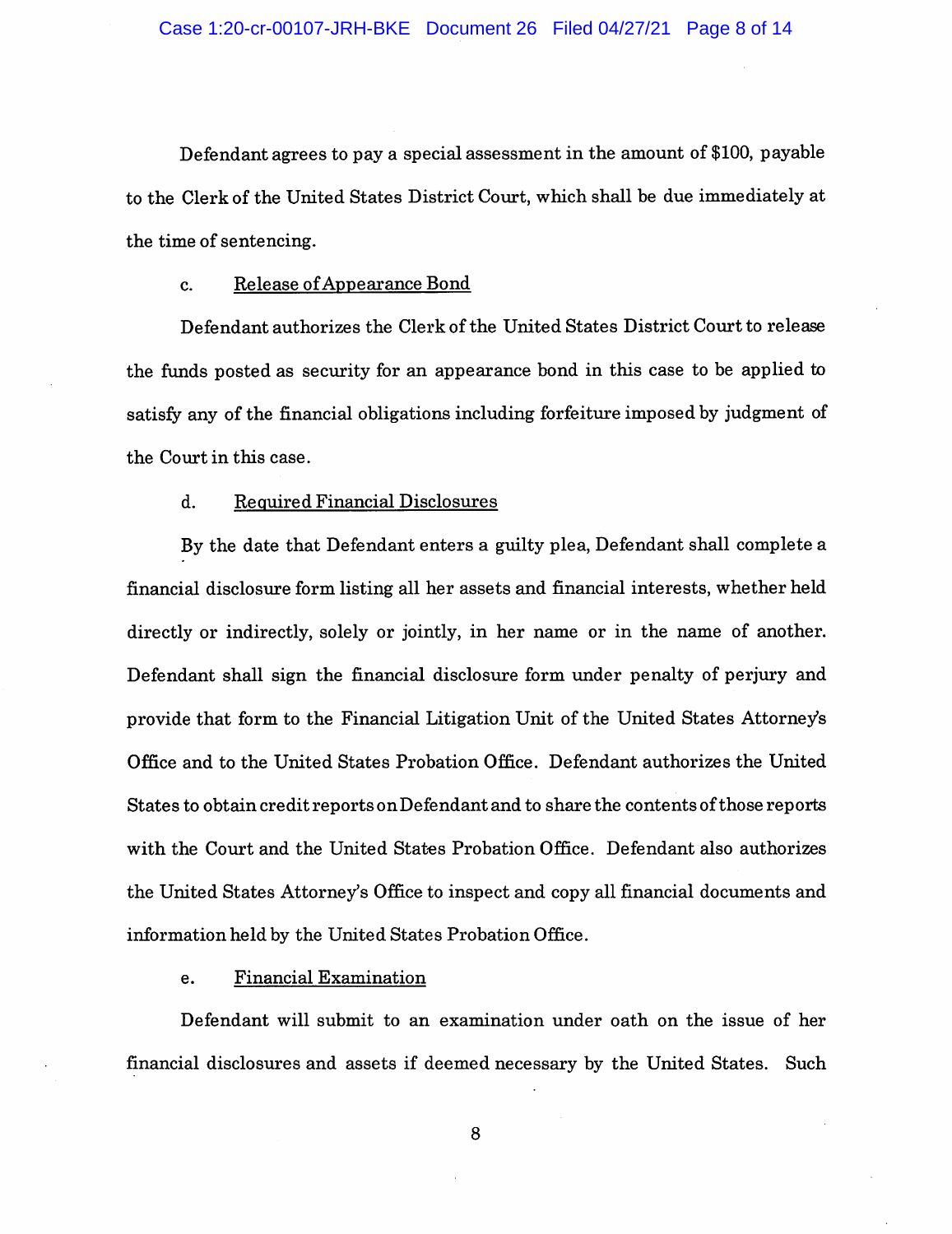## Case 1:20-cr-00107-JRH-BKE Document 26 Filed 04/27/21 Page 9 of 14

examination will occur not later than 30 days after the entry of Defendant's guilty plea.

# f. No Transfer of Assets

Defendant certifies that she has made no transfer of assets in contemplations of this prosecution for the purpose of evading or defeating financial obligations or forfeiture created by this Agreement or that may be imposed upon her by the Court at sentencing. Defendant promises that she will make no such transfers in the future.

#### g. Material Change in Circumstances

Defendant agrees to notify the United States of any material change in circumstances, as described in 18 U.S.C. § 3664(k), that occurs prior to sentencing in this case. Such notification will be made within seven days of the event giving rise to the changed circumstances, and in no event later than the date of sentencing,

#### h. Enforcement

Any payment schedule imposed by the Courtis without prejudice to the United States to take all actions and remedies available to it to collect the full amount of the financial obligations imposed by the judgment of the Court in this case. Defendant understands and agrees that the financial obligations and forfeiture imposed by the judgment of the Court in this case will be placed on the Treasury Offset Program so that any federal payment that Defendant receives may be offset and applied to the judgment debt without regard to or affecting any payment schedule imposed by the Court.

### 11. Waivers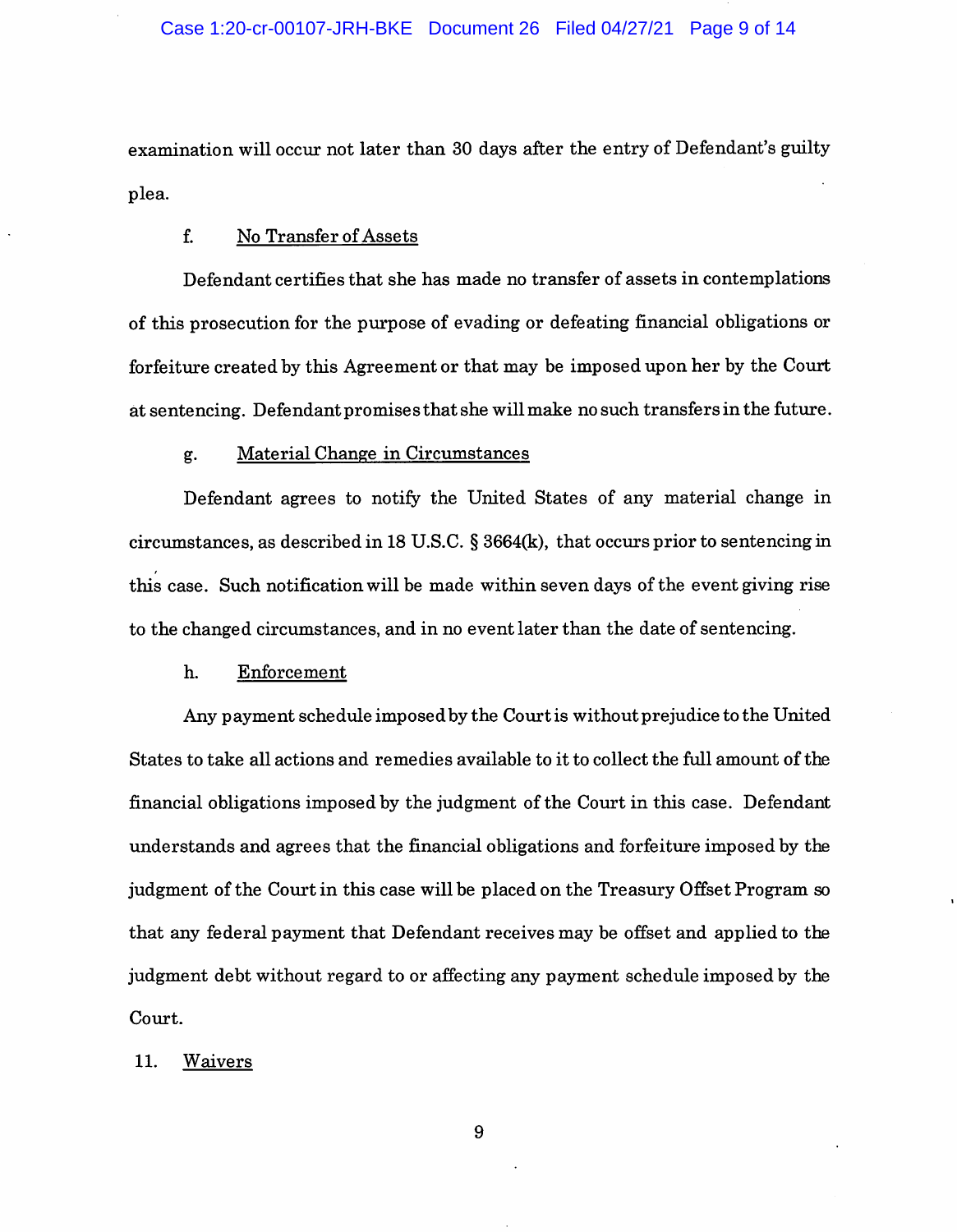#### a. Waiver of Appeal

Defendant entirely waives her right to a direct appeal of her conviction and sentence on any ground (including any argument that the statute to which the defendant is pleading guilty is unconstitutional or that the admitted conduct does not fall within the scope of the statute). The only exceptions are that the Defendant may file a direct appeal of her sentence if (1) the court enters a sentence above the statutory maximum, (2) the court enters a sentence above the advisory Sentencing Guidelines range found to apply by the court at sentencing; or (3) the Government appeals the sentence. Absent those exceptions, Defendant explicitly and irrevocably instructs her attorney not to file an appeal.

#### b. Waiver of Collateral Attack

Defendant entirely waives her right to collaterally attack her conviction and sentence on any ground and by any method, including but not limited to a 28 U.S.C. § 2255 motion. The only exception is that Defendant may collaterally attack her conviction and sentence based on a claim of ineffective assistance of counsel.

### c. FOIA and Privacv Act Waiver

Defendant waives all rights, whether asserted directly or through a representative, to request or receive from any department or agency of the United States any record pertaining to the investigation or prosecution of this case under the authority of the Freedom of Information Act, 5 U.S.C. § 552, or the Privacy Act of 1974, 5 U.S.C. § 552a, and all subsequent amendments thereto.

# d. Fed. R. Crim. P. 11(f) and Fed. R. Evid. 410 Waiver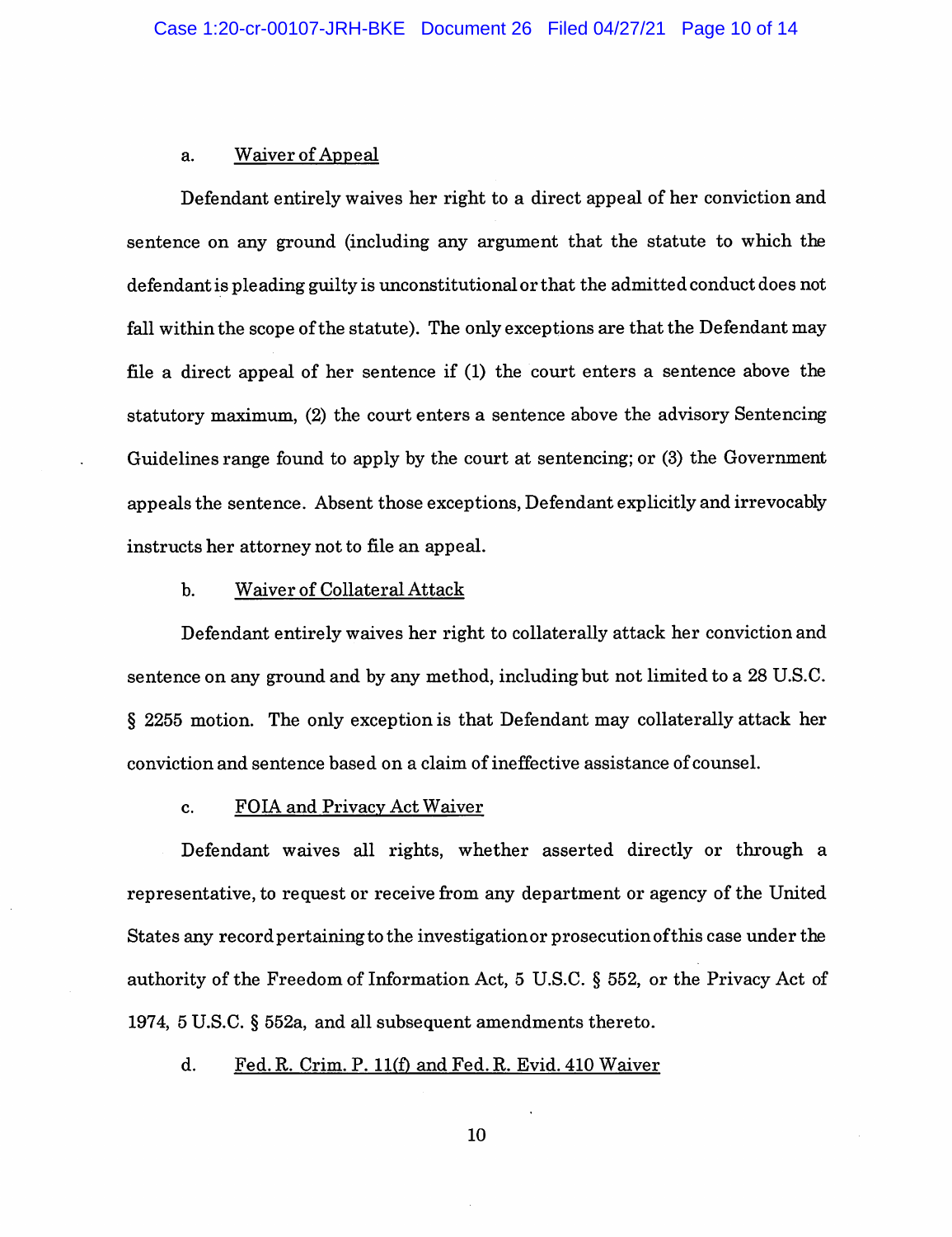Rule 11(f) of the Federal Rules of Criminal Procedure and Rule 410 of the Federal Rules of Evidence ordinarily limit the admissibility of statements made by a defendant during the course of plea discussions or plea proceedings. Defendant knowingly and voluntarily waives the protections of these rules. If Defendant fails to plead guilty, or her plea of guilty is later withdrawn, all of Defendant's statements in connection with this plea, and any leads derived therefrom, shall be admissible for any and all purposes.

# 12. Defendant's Rights

Defendant has the right to be represented by counsel, and if necessary have the court appoint counsel, at trial and at every other critical stage of the proceeding. Defendant possesses a number of rights which she will waive by pleading guilty, including: the right to plead not guilty, or having already so pleaded, to persist in that plea; the right to a jury trial; and the right at trial to confront and cross-examine adverse witnesses, to be protected from compelled self-incrimination, to testify and present evidence, and to compel the attendance of witnesses.

#### 13. Satisfaction with Counsel

Defendant has had the benefit of legal counsel in negotiating this agreement. Defendant believes that her attorney has represented her faithfully, skillfully, and diligently, and she is completely satisfied with the legal advice given and the work performed by her attorney.

#### 14. Breach of Plea Agreement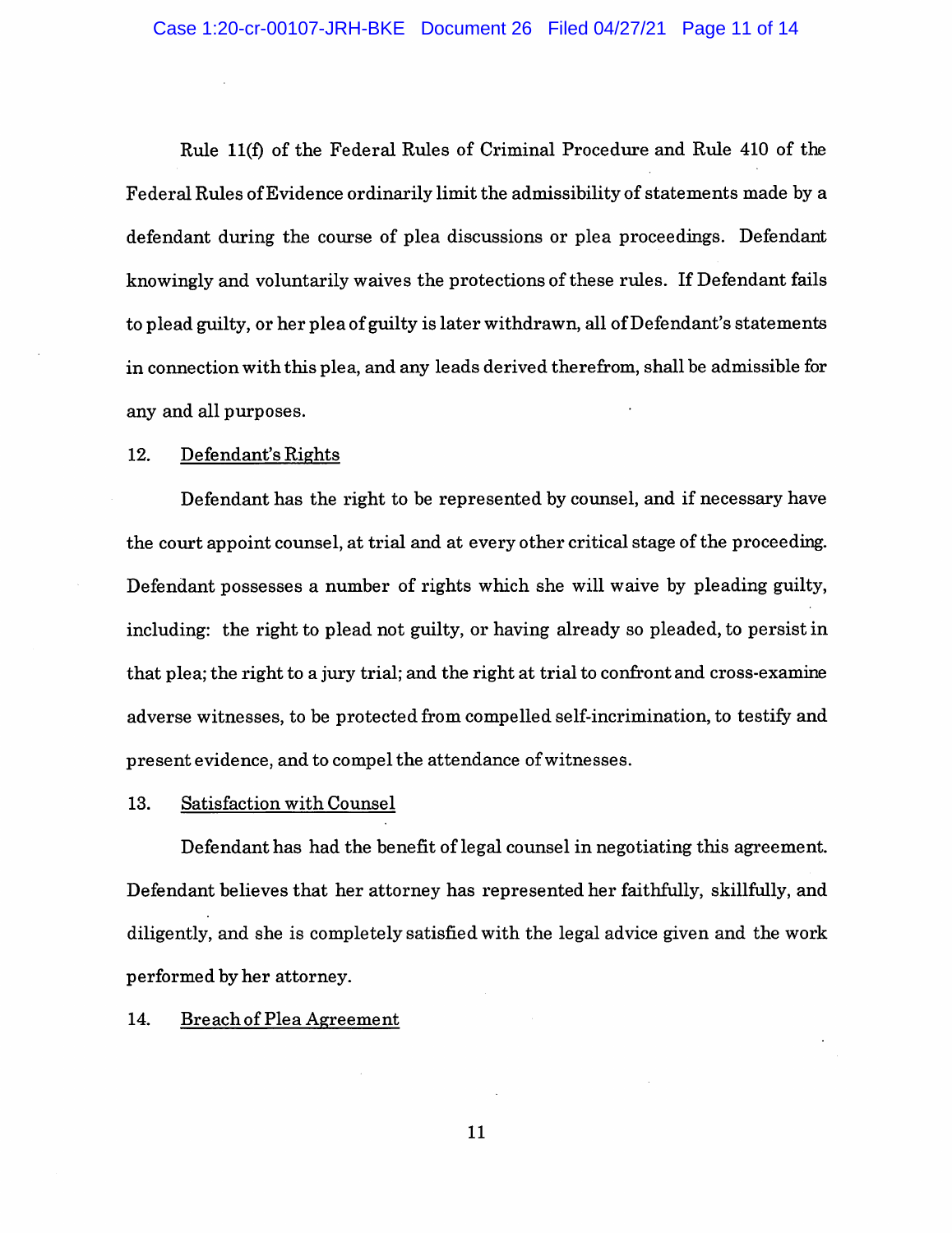If Defendant fails to plead guilty, withdraws or attempts to withdraw her guilty plea, commits any new criminal conduct following the execution of this agreement, or otherwise breaches this agreement, the government is released from all of its agreements regarding Defendant's sentence, including any agreements regarding the calculation of Defendant's advisory Sentencing Guidelines. In addition, the government may declare the plea agreement null and void, reinstate any counts that may have been dismissed pursuant to the plea agreement, and/or file new charges against Defendant that might otherwise be barred by this plea agreement. Defendant waives any statute-of-limitations or speedy trial defense to prosecutions reinstated or commenced under this paragraph.

15. Entire Agreement

This agreement contains the entire agreement between the government and Defendant.

BOBBY L. CHRISTINE UNITED STATES ATTORNEY

Date Karl I. Knoche Chief, Criminal Division

Date Patrick J. Schwedler Georgia Bar No. 812313 Assistant United States Attorney

Date . Jonathan-A. Porter Georgia Bar No. 725457 Assistant United States Attorney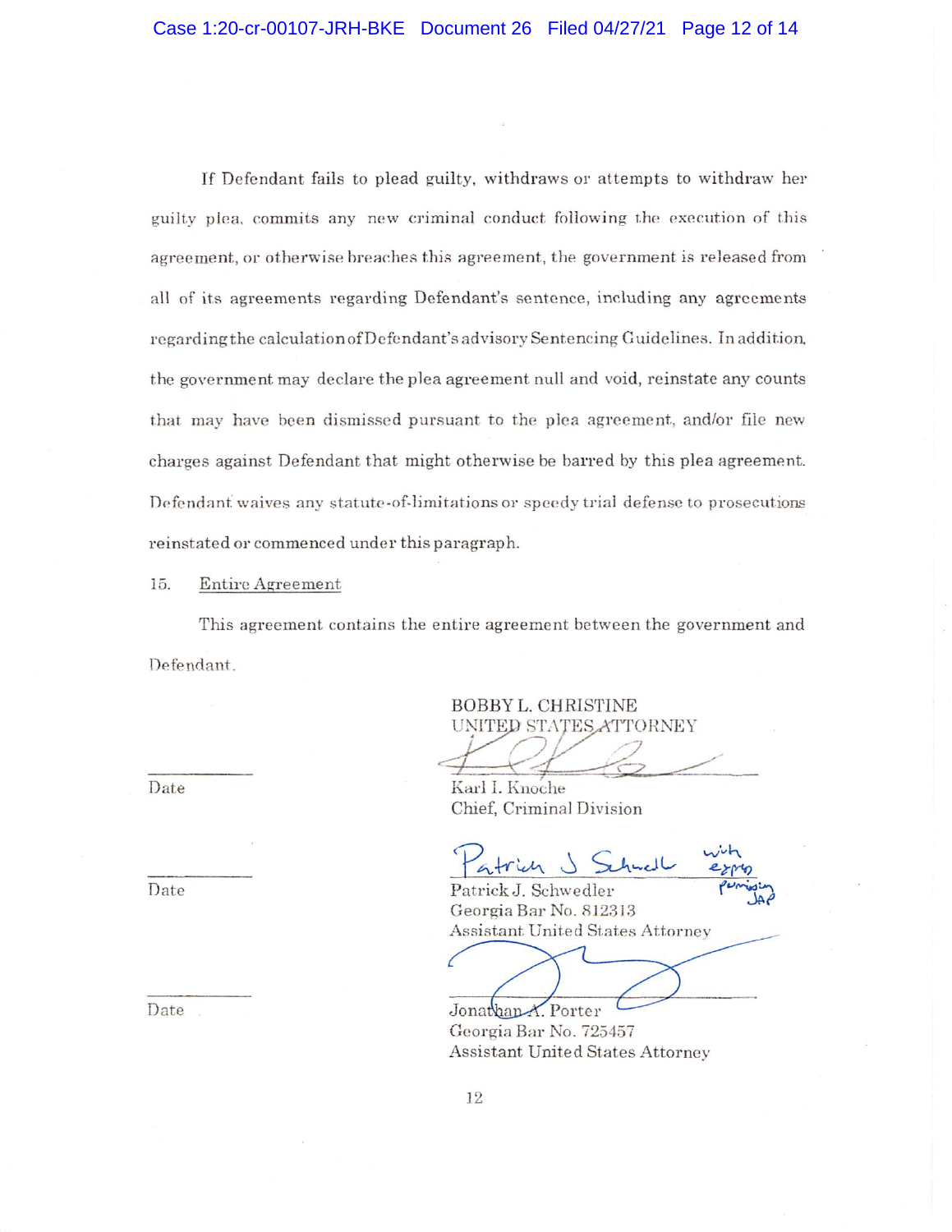I have read and carefully reviewed this agreement with my attorney. I understand each provision of this agreement, and I voluntarily agree to it. I hereby stipulate that the factual basis set out therein is true and accurate in every respect.

1112 Mary Cole

Defendant

I have fully explained to Defendant all of her rights, and I have carefully reviewed each and every part of this agreement with her. I believe that she fully and completely understands it, and that her decision to enter into this agreement is an informed, intelligent, and voluntary one.

 $25/21$ 

Keith Johnson Defendant's Attorney